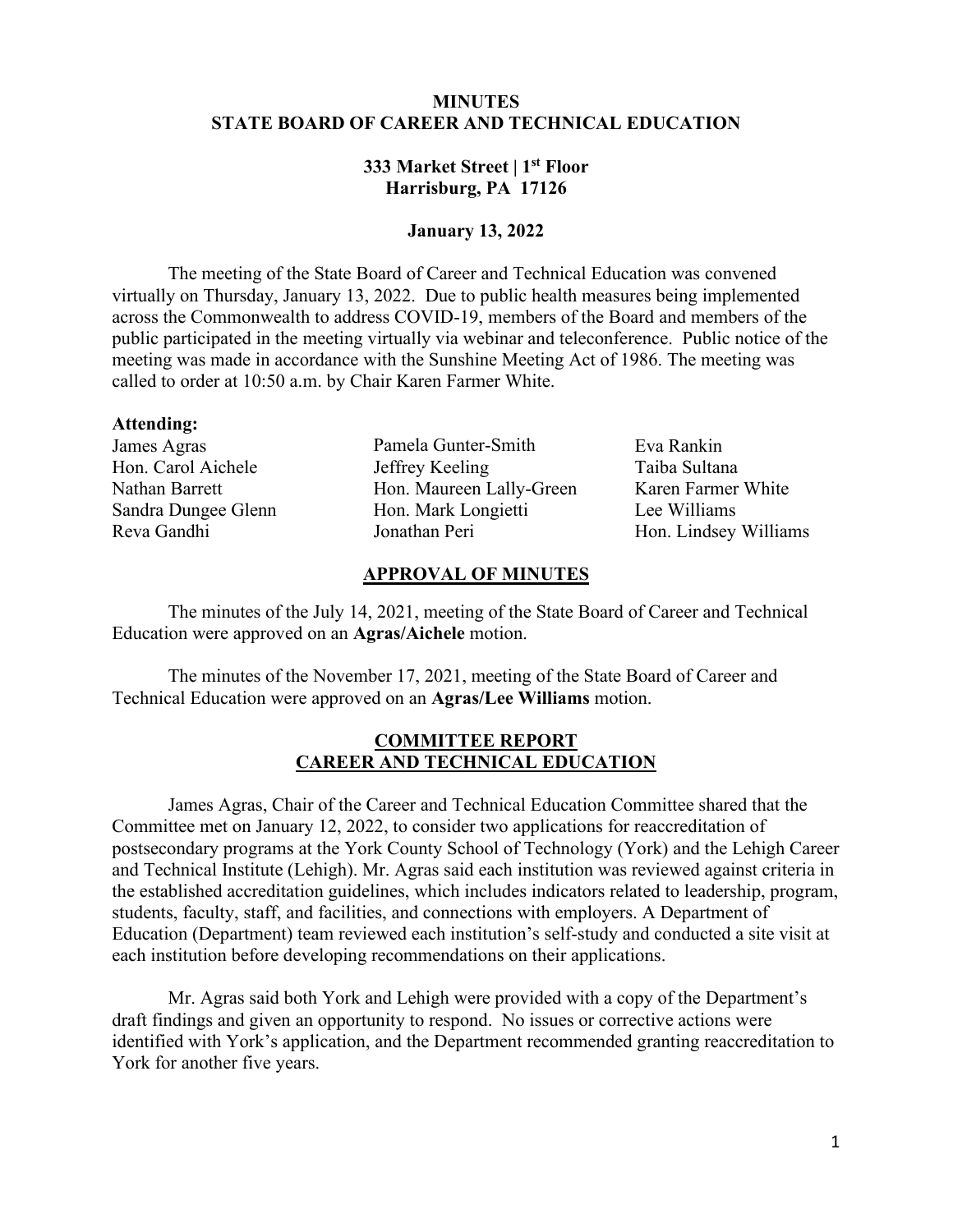Mr. Agras identified one concern that was raised related to Lehigh's application. The concern involved a need to reestablish a formal remediation policy that the institution had documented in prior years. Lehigh acknowledged the need to reestablish its policy and process regarding remediation for adult students. Thus, Mr. Agras said the Department also recommended granting reaccreditation to Lehigh for another five years as the one area of concern was acknowledged and is being addressed by the institution.

Mr. Agras said the Career and Technical Education Committee voted to approve both applications with a recommendation that the Board grant reaccreditation to both institutions for a five-year period. Mr. Agras requested that the Chair call forth the applications for action at the end of the meeting.

## **REPORT OF THE DIRECTOR BUREAU OF CAREER AND TECHNICAL EDUCATION**

Dr. Lee Burket, Director of the Bureau of Career and Technical Education, presented a final petition to the U.S. Department of Education (USDE), seeking to extend the authority of the State Board of Career and Technical Education to continue serving as a reliable accrediting authority for non-degree granting postsecondary career and technical education programs. Following approval by the Board, she said the petition will be submitted to USDE by February 1, 2022 for its review and consideration.

## **PUBLIC COMMENT**

There was no public comment.

## **ACTION ITEMS**

## **Petition to the U.S. Department of Education**

A motion to approve a petition to the U.S. Department of Education seeking recognition of the Pennsylvania State Board of Career and Technical Education as a public postsecondary career and technical education accrediting authority was made by James Agras and seconded by Sandra Dungee Glenn.

VOTE: All were in favor as indicated by unanimous voice vote.

## **Application for Reaccreditation of York County School of Technology**

A motion to reaccredit the postsecondary programs at the York County School of Technology for a five-year period was made by James Agras and seconded by Hon. Lally-Green.

VOTE: All were in favor as indicated by unanimous voice vote.

## **Application for Reaccreditation of Lehigh Career and Technical Institute**

A motion to reaccredit the postsecondary programs at Lehigh Career and Technical Institute for a five-year period was made by James Agras and seconded by Dr. Lee Williams.